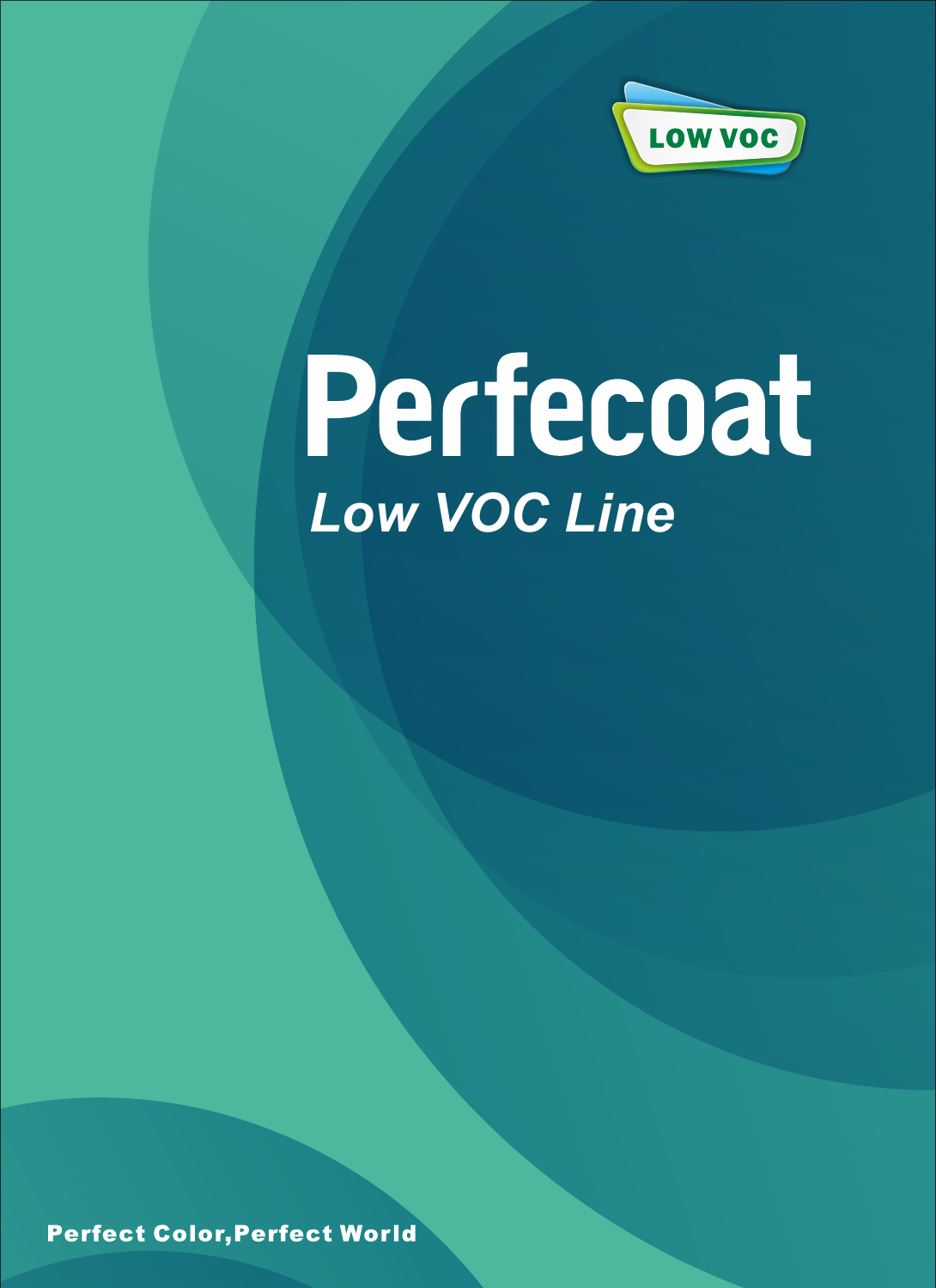## *You Have It All with a brand new Low VOC System*

No more sacrificing cost to meet air quality standards now. We offer you a new comprehensive Low VOC refinish solution from toners to clear coat. Powered by our formula, the new Low VOC System delivers high quality refinish with application technique, time and coating coverage remain the same as traditional automotive refinish products from YATU.



#### **Basecoat System LV-1K Basecoat Toner**

|  | Mix Ratio: LV 1K Basecoat Colors + Reducer |             |
|--|--------------------------------------------|-------------|
|  |                                            | $0.6 - 0.8$ |
|  | <59°F LV 1K Basecoat Colors                | $1 V-5$     |
|  | 59-86°F LV 1K Basecoat Colors LV-1/LV-2    |             |
|  | >86°F LV 1K Basecoat Colors                | $1 V-2$     |



#### **Clear Coat LV-2500 Clear Coat**

Double pack environmental friendly acrylic clear coat, VOC<250g/L (without exempt solvents), easy application, durable gloss and build, suitable for solid and metallic basecoats.

Mix Ratio: LV-2500 Clear Coat + LV-2511 Activator 4 1

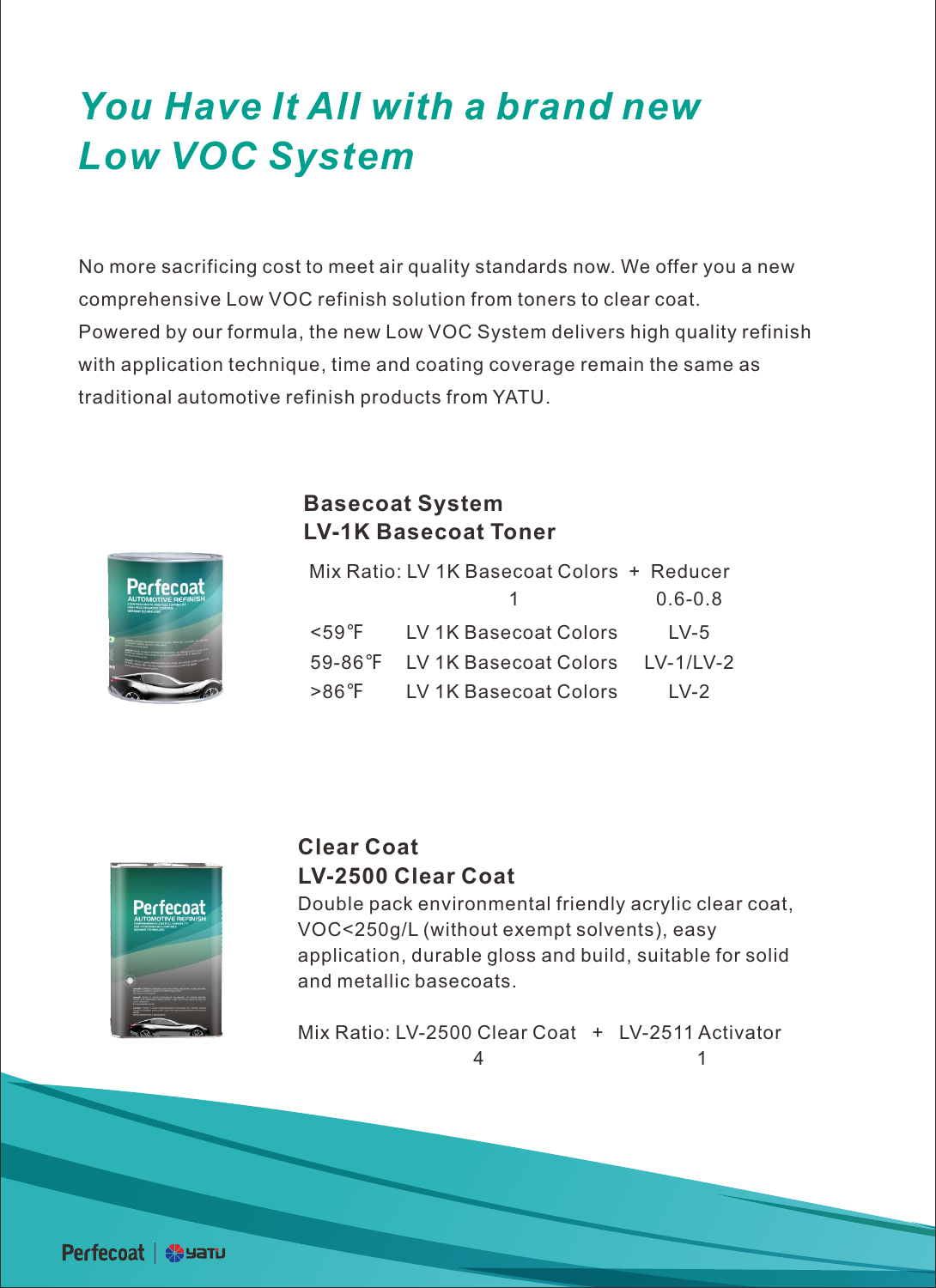## *LOW VOC Toners*

| Code    | <b>Description</b>               | Code    | <b>Description</b>          |
|---------|----------------------------------|---------|-----------------------------|
| LV-1100 | White                            | LV-1821 | <b>Medium White Silver</b>  |
| LV-1101 | <b>Transparent White</b>         | LV-1830 | <b>Coarse Silver</b>        |
| LV-1203 | <b>Blue Black</b>                | LV-1831 | Extra Coarse Silver         |
| LV-1204 | Graphite Black                   | LV-1840 | Extra Fine Bright Silv      |
| LV-1207 | <b>Black Toner</b>               | LV-1841 | Fine Bright Silver          |
| LV-1206 | Extra Black                      | LV-1843 | Medium Bright Silver        |
| LV-1300 | Violet Blue(Blue Shade)          | LV-1850 | Medium Golden Silvo         |
| LV-1307 | Blue                             | LV-1852 | Medium Orange Silv          |
| LV-1302 | <b>Transparent Blue</b>          | LV-1854 | <b>Bright Blue Silver</b>   |
| LV-1304 | <b>Green Blue</b>                | LV-1855 | <b>Flame Red Silver</b>     |
| LV-1305 | <b>Crystal Blue</b>              | LV-1856 | <b>Emerald Yellow Silve</b> |
| LV-1306 | Lake Blue                        | LV-1910 | <b>White Pearl</b>          |
| LV-1400 | Green                            | LV-1911 | <b>Fine White Pearl</b>     |
| LV-1401 | <b>Yellow Green</b>              | LV-1930 | <b>Blue Pearl</b>           |
| LV-1605 | Lemon Yellow                     | LV-1931 | Fine Blue Pearl             |
| LV-1607 | <b>Light Yellow</b>              | LV-1940 | <b>Green Pearl</b>          |
| LV-1402 | Golden Green                     | LV-1941 | <b>Fine Green Pearl</b>     |
| LV-1609 | <b>Transparent Orange Yellow</b> | LV-1950 | <b>Red Pearl</b>            |
| LV-1601 | <b>Transoxide Yellow</b>         | LV-1951 | <b>Fine Red Pearl</b>       |
| LV-1600 | <b>Mud Yellow</b>                | LV-1960 | <b>Yellow Pearl</b>         |
| LV-1608 | Orange Yellow                    | LV-1961 | Golden Pearl                |
| LV-1501 | <b>Transoxide Red</b>            | LV-1962 | <b>Fine Golden Pearl</b>    |
| LV-1512 | Orange Red                       | LV-1963 | <b>Golden Yellow Pearl</b>  |
| LV-1502 | <b>Brick Red</b>                 | LV-1964 | Fine Copper Pearl           |
| LV-1513 | <b>Brilliant Red</b>             | LV-1965 | <b>Copper Pearl</b>         |
| LV-1503 | <b>Bright Red</b>                | LV-1970 | <b>Violet Pearl</b>         |
| LV-1508 | Maroon Red                       | LV-1971 | Violet Red Pearl            |
| LV-1518 | Extra Red                        | LV-1972 | Copper Red Pearl            |
| LV-1516 | Rose Red                         | LV-990P | <b>Bright Green Pearl</b>   |
| LV-1506 | Peach Red                        | LV-991P | <b>Green Red Pearl</b>      |
| LV-1515 | Light Violet Red                 | LV-992P | Extra Fine White Pea        |
| LV-1505 | Violet Red                       | LV-993P | <b>Flame Pearl</b>          |
| LV-1509 | <b>Transparent Red</b>           | LV-994P | Super Fine White Pe         |
| LV-1700 | Violet                           | LV-996P | Coarse Bright White         |
| LV-1810 | Extra Fine Silver                | LV-1010 | <b>Crystal White Pearl</b>  |
| LV-1811 | Fine White Silver                | LV-1030 | <b>Crystal Blue Pearl</b>   |
| LV-1812 | Medium Fine White Silver         | LV-1040 | Crystal Green Pearl         |
| LV-1814 | <b>Ultra Fine Bright Silver</b>  | LV-1050 | Crystal Red Pearl           |
| LV-1820 | Medium Silver                    | LV-1061 | Crystal Golden Pear         |
|         |                                  |         |                             |

| Code    | <b>Description</b>            |
|---------|-------------------------------|
| LV-1821 | <b>Medium White Silver</b>    |
| LV-1830 | Coarse Silver                 |
| LV-1831 | Extra Coarse Silver           |
| LV-1840 | Extra Fine Bright Silver      |
| LV-1841 | <b>Fine Bright Silver</b>     |
| LV-1843 | Medium Bright Silver          |
| LV-1850 | Medium Golden Silver          |
| LV-1852 | Medium Orange Silver          |
| LV-1854 | <b>Bright Blue Silver</b>     |
| LV-1855 | Flame Red Silver              |
| LV-1856 | <b>Emerald Yellow Silver</b>  |
| LV-1910 | <b>White Pearl</b>            |
| LV-1911 | <b>Fine White Pearl</b>       |
| LV-1930 | <b>Blue Pearl</b>             |
| LV-1931 | Fine Blue Pearl               |
| LV-1940 | <b>Green Pearl</b>            |
| LV-1941 | <b>Fine Green Pearl</b>       |
| LV-1950 | <b>Red Pearl</b>              |
| LV-1951 | <b>Fine Red Pearl</b>         |
| LV-1960 | <b>Yellow Pearl</b>           |
| LV-1961 | Golden Pearl                  |
| LV-1962 | Fine Golden Pearl             |
| LV-1963 | <b>Golden Yellow Pearl</b>    |
| LV-1964 | <b>Fine Copper Pearl</b>      |
| LV-1965 | <b>Copper Pearl</b>           |
| LV-1970 | <b>Violet Pearl</b>           |
| LV-1971 | <b>Violet Red Pearl</b>       |
| LV-1972 | <b>Copper Red Pearl</b>       |
| LV-990P | <b>Bright Green Pearl</b>     |
| LV-991P | <b>Green Red Pearl</b>        |
| LV-992P | <b>Extra Fine White Pearl</b> |
| LV-993P | <b>Flame Pearl</b>            |
| LV-994P | Super Fine White Pearl        |
| LV-996P | Coarse Bright White Pearl     |
| LV-1010 | <b>Crystal White Pearl</b>    |
| LV-1030 | Crystal Blue Pearl            |
| LV-1040 | Crystal Green Pearl           |
| LV-1050 | <b>Crystal Red Pearl</b>      |
| LV-1061 | Crystal Golden Pearl          |
| LV-3520 | 1K Binder                     |